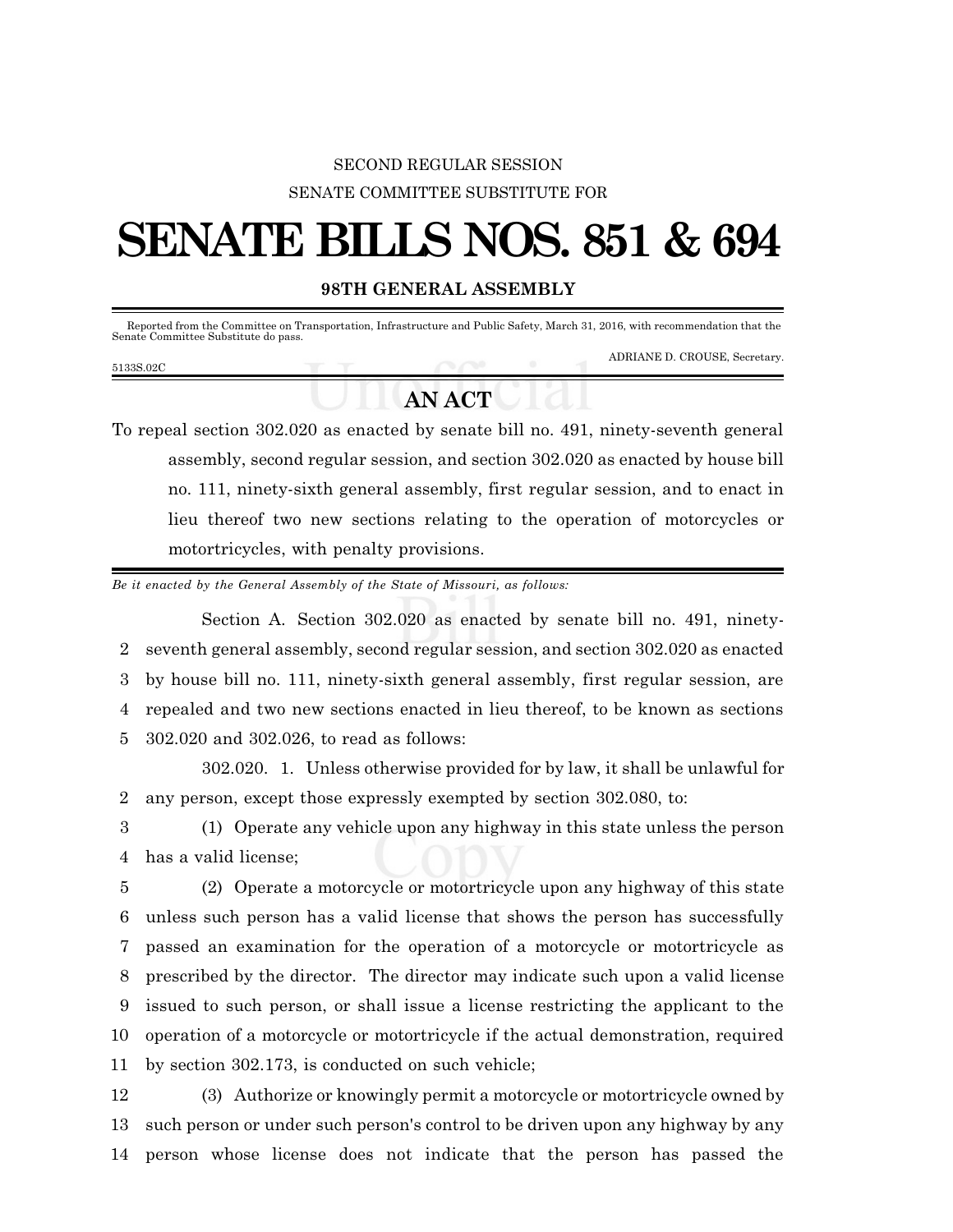examination for the operation of a motorcycle or motortricycle or has been issued an instruction permit therefor;

 (4) Operate a motor vehicle with an instruction permit or license issued to another person.

 2. Every person **who is younger than twenty-one years of age** operating or riding as a passenger on any motorcycle or motortricycle, as defined in section 301.010, upon any highway of this state shall wear protective headgear at all times the vehicle is in motion**, except that any person twenty-one years of age or older operating any motorcycle or motortricycle who has not completed a motorcycle safety education course approved pursuant to sections 302.133 to 302.137 or possessed his or her motorcycle license or motorcycle endorsement for a minimum period of two years or has been issued an instruction permit shall wear protective headgear at all times the vehicle is in motion**. The protective headgear shall meet reasonable standards and specifications established by the director. **No person twenty-one years of age or older shall be stopped, inspected, or detained solely to determine compliance with this subsection.**

 3. Notwithstanding the provisions of section 302.340 any person convicted of violating subdivision (1) or (2) of subsection 1 of this section is guilty of a misdemeanor. A first violation of subdivision (1) or (2) of subsection 1 of this section shall be punishable as a class D misdemeanor. A second violation of subdivision (1) or (2) of subsection 1 of this section shall be punishable as a class A misdemeanor. Any person convicted a third or subsequent time of violating subdivision (1) or (2) of subsection 1 of this section is guilty of a class E felony. Notwithstanding the provisions of section 302.340, violation of subdivisions (3) and (4) of subsection 1 of this section is a misdemeanor, the first violation punishable as a class D misdemeanor, a second or subsequent violation of this section punishable as a class C misdemeanor, and the penalty for failure to wear protective headgear as required by subsection 2 of this section is an infraction for which a fine not to exceed twenty-five dollars may be imposed. Notwithstanding all other provisions of law and court rules to the contrary, no court costs shall be imposed upon any person due to such violation. No points shall be assessed pursuant to section 302.302 for a failure to wear such protective headgear. Prior pleas of guilty and prior findings of guilty shall be pleaded and proven in the same manner as required by section 558.021.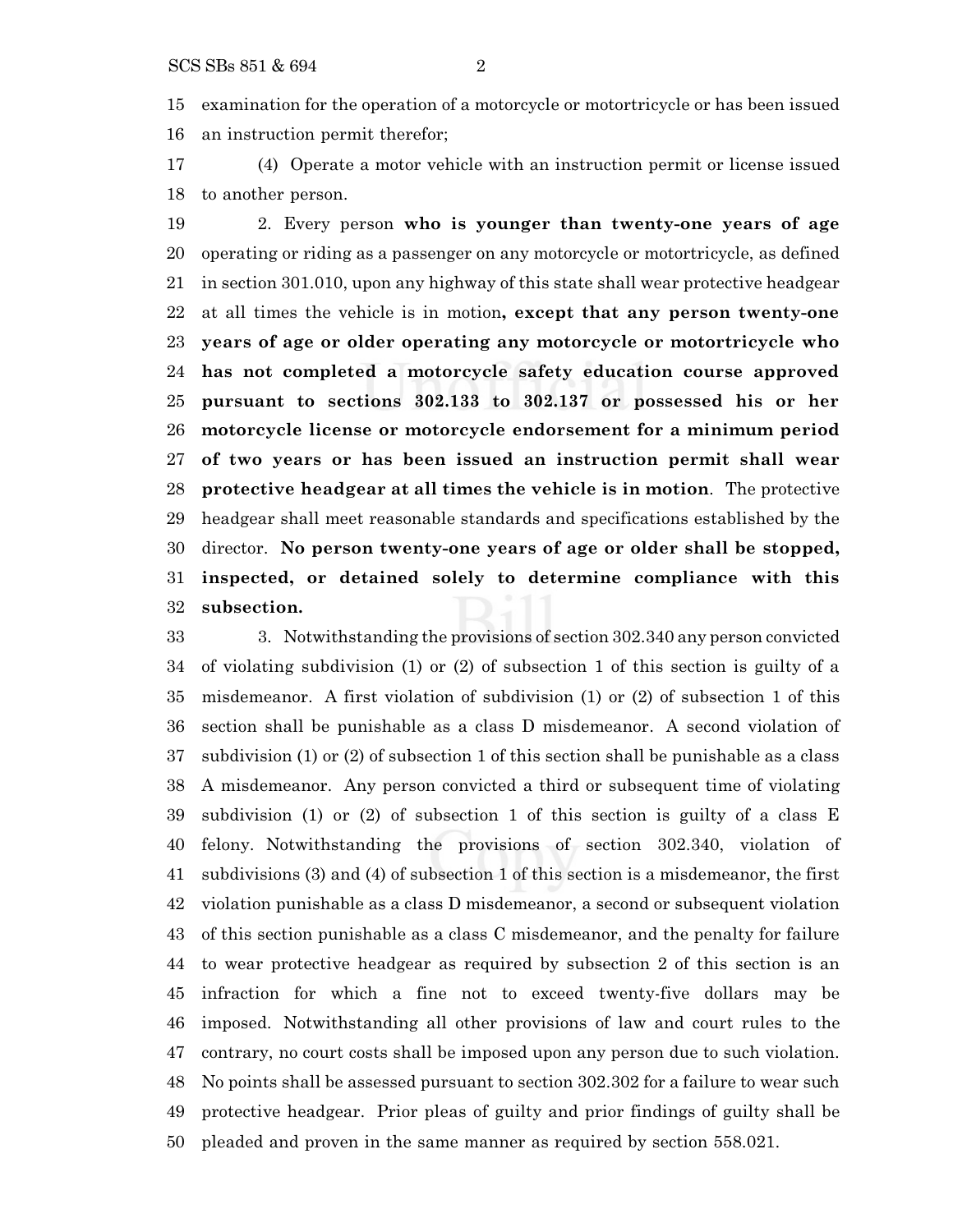302.020. 1. Unless otherwise provided for by law, it shall be unlawful for any person, except those expressly exempted by section 302.080, to:

 (1) Operate any vehicle upon any highway in this state unless the person has a valid license;

 (2) Operate a motorcycle or motortricycle upon any highway of this state unless such person has a valid license that shows the person has successfully passed an examination for the operation of a motorcycle or motortricycle as prescribed by the director. The director may indicate such upon a valid license issued to such person, or shall issue a license restricting the applicant to the operation of a motorcycle or motortricycle if the actual demonstration, required by section 302.173, is conducted on such vehicle;

 (3) Authorize or knowingly permit a motorcycle or motortricycle owned by such person or under such person's control to be driven upon any highway by any person whose license does not indicate that the person has passed the examination for the operation of a motorcycle or motortricycle or has been issued an instruction permit therefor;

 (4) Operate a motor vehicle with an instruction permit or license issued to another person.

 2. Every person **who is younger than twenty-one years of age** operating or riding as a passenger on any motorcycle or motortricycle, as defined in section 301.010, upon any highway of this state shall wear protective headgear at all times the vehicle is in motion**, except that any person twenty-one years of age or older operating any motorcycle or motortricycle who has not completed a motorcycle safety education course approved pursuant to sections 302.133 to 302.137 or possessed his or her motorcycle license or motorcycle endorsement for a minimum period of two years or has been issued an instruction permit shall wear protective headgear at all times the vehicle is in motion**. The protective headgear shall meet reasonable standards and specifications established by the director. **No person twenty-one years of age or older shall be stopped, inspected, or detained solely to determine compliance with this subsection.**

 3. Notwithstanding the provisions of section 302.340 any person convicted of violating subdivision (1) or (2) of subsection 1 of this section is guilty of a misdemeanor. A first violation of subdivision (1) or (2) of subsection 1 of this section shall be punishable by a fine not to exceed three hundred dollars. A